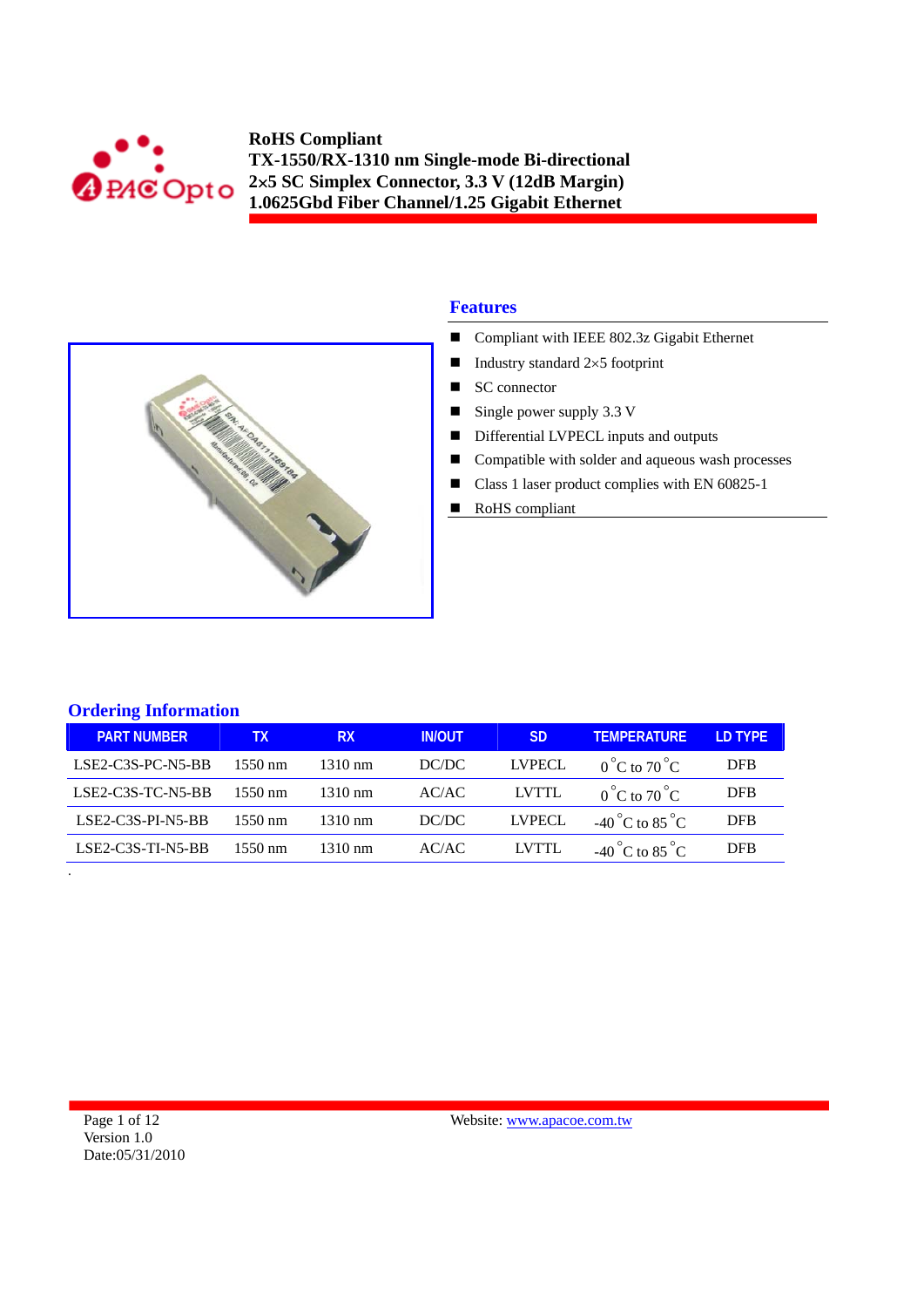

### **Absolute Maximum Ratings**

| <b>PARAMETER</b>           | <b>SYMBOL</b>  | <b>MIN</b> | <b>MAX</b> | <b>UNITS</b> | <b>NOTE</b>         |
|----------------------------|----------------|------------|------------|--------------|---------------------|
| <b>Storage Temperature</b> | $T_{S}$        | $-40$      | 85         | $^{\circ}C$  |                     |
| <b>Supply Voltage</b>      | Vcc            | $-0.5$     | 4.0        | v            |                     |
| Input Voltage              | $V_{I\!N}$     | $-0.5$     | Vcc        | V            |                     |
| <b>Output Current</b>      | I <sub>0</sub> | $---$      | 50         | mA           |                     |
| <b>Operating Current</b>   | $I_{OP}$       | ---        | 400        | mA           |                     |
| Soldering Temperature      | $T_{SOLD}$     | $- - -$    | 260        | $\circ$      | 10 seconds on leads |

# **Operating Environment**

| <b>PARAMETER</b>                  | <b>SYMBOL</b>     | <b>MIN</b> | <b>MAX</b> | <b>UNITS</b>          | <b>NOTE</b> |
|-----------------------------------|-------------------|------------|------------|-----------------------|-------------|
|                                   |                   | 0          | 70         | $\circ$               |             |
| <b>Case Operating Temperature</b> | $T_C$             | $-40$      | 85         | $\circ$<br>$\sqrt{ }$ |             |
| <b>Supply Voltage</b>             | Vcc               | 3.1        | 3.5        |                       |             |
| <b>Supply Current</b>             | $I_{TX} + I_{RX}$ | ---        | 300        | mA                    |             |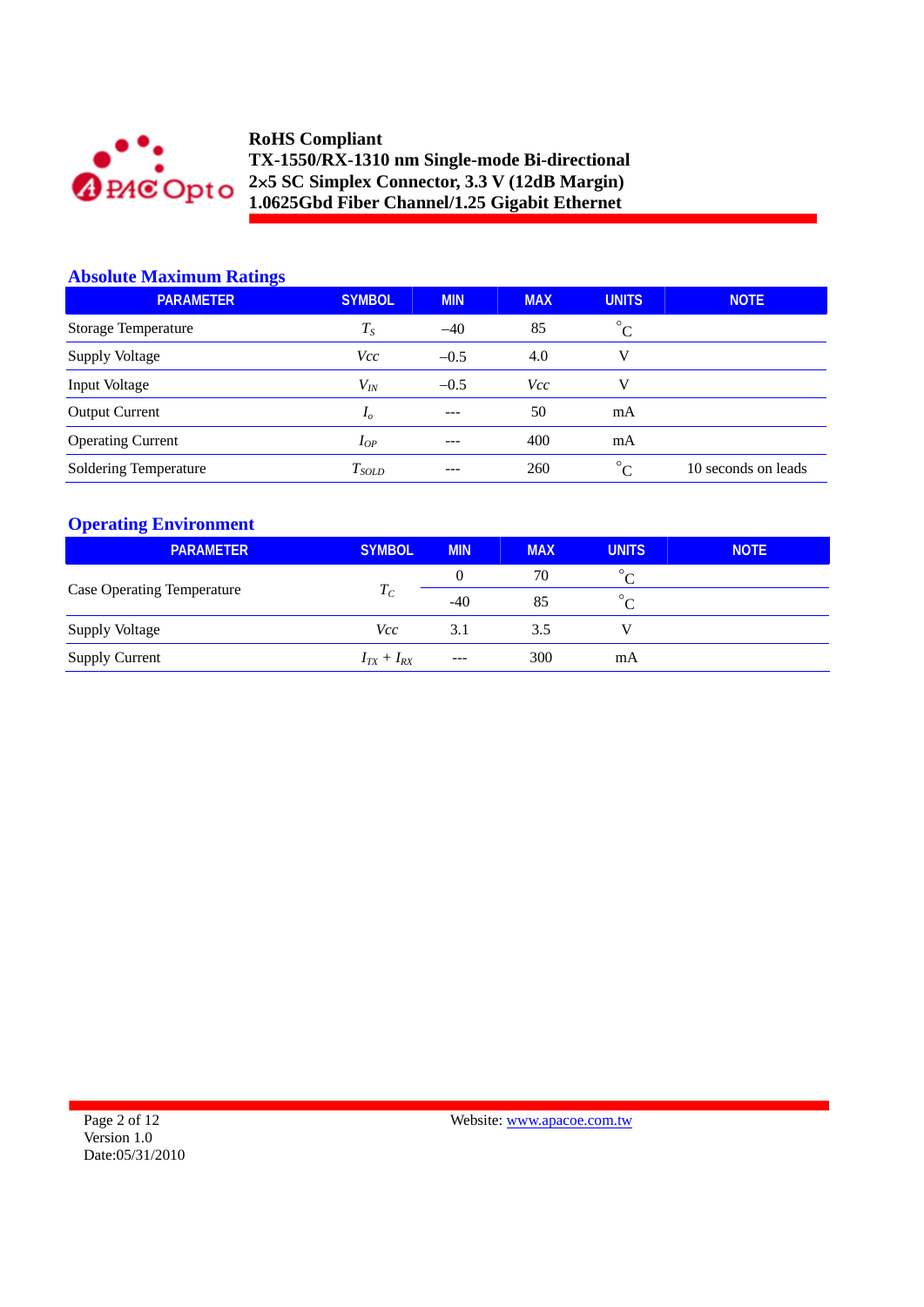

# **Transmitter Electro-optical Characteristics**

 $Vcc = 3.1$  V to 3.5 V, T<sub>C</sub> = 0<sup>°</sup>C to 70<sup>°</sup>C (-40<sup>°</sup>C to 85<sup>°</sup>C)

| <b>PARAMETER</b>                               | <b>SYMBOL</b>       | <b>MIN</b>     | TYP. | <b>MAX</b>                | <b>UNITS</b> | <b>NOTE</b>       |
|------------------------------------------------|---------------------|----------------|------|---------------------------|--------------|-------------------|
| Data Rate                                      | B                   | ---            | 1250 | 1300                      | Mb/s         |                   |
| <b>Output Optical Power</b>                    | Pout                | $-9$           |      | $-3$                      | dBm          | Average           |
| $9/125 \ \mu m$ fiber                          |                     |                |      |                           |              |                   |
| <b>Extinction Ratio</b>                        | ER                  | 9              | ---  |                           | dB           |                   |
| Center Wavelength                              | $\lambda_C$         | 1530           | 1550 | 1570                      | nm           |                   |
| Spectral Width (-20dB)                         | $\Delta \lambda$    | ---            | ---  | 1                         | nm           |                   |
| Side Mode Suppression Ratio                    | <b>SMSR</b>         | 30             | ---  |                           | dB           |                   |
| Rise/Fall Time (10-90%)                        | $T_{r,f}$           | ---            |      | 260                       | ps           |                   |
| Output Eye                                     |                     |                |      | Compliant with IEEE802.3z |              |                   |
| Output power when Disabled                     | $P_{OFF}$           |                |      | $-45$                     | dBm          | Average           |
| TX Disable Voltage-High                        |                     | $\overline{2}$ |      |                           | V            | <b>LVTTL</b>      |
| TX Disable Voltage-Low                         |                     |                |      | 0.8                       | V            | <b>LVTTL</b>      |
| Transmitter Data Input Voltage-High            | $V_{IH} - V_{CC}$   | $-1.1$         |      | $-0.74$                   | V            | DC Coupled        |
| Transmitter Data Input Voltage-Low             | $V_{IL}$ – $V_{CC}$ | $-2.0$         |      | $-1.58$                   | V            | DC Coupled        |
| Transmitter Data Input Differential<br>Voltage | $V_{\mathit{DIFF}}$ | 0.4            |      | 2.0                       | V            | <b>AC Coupled</b> |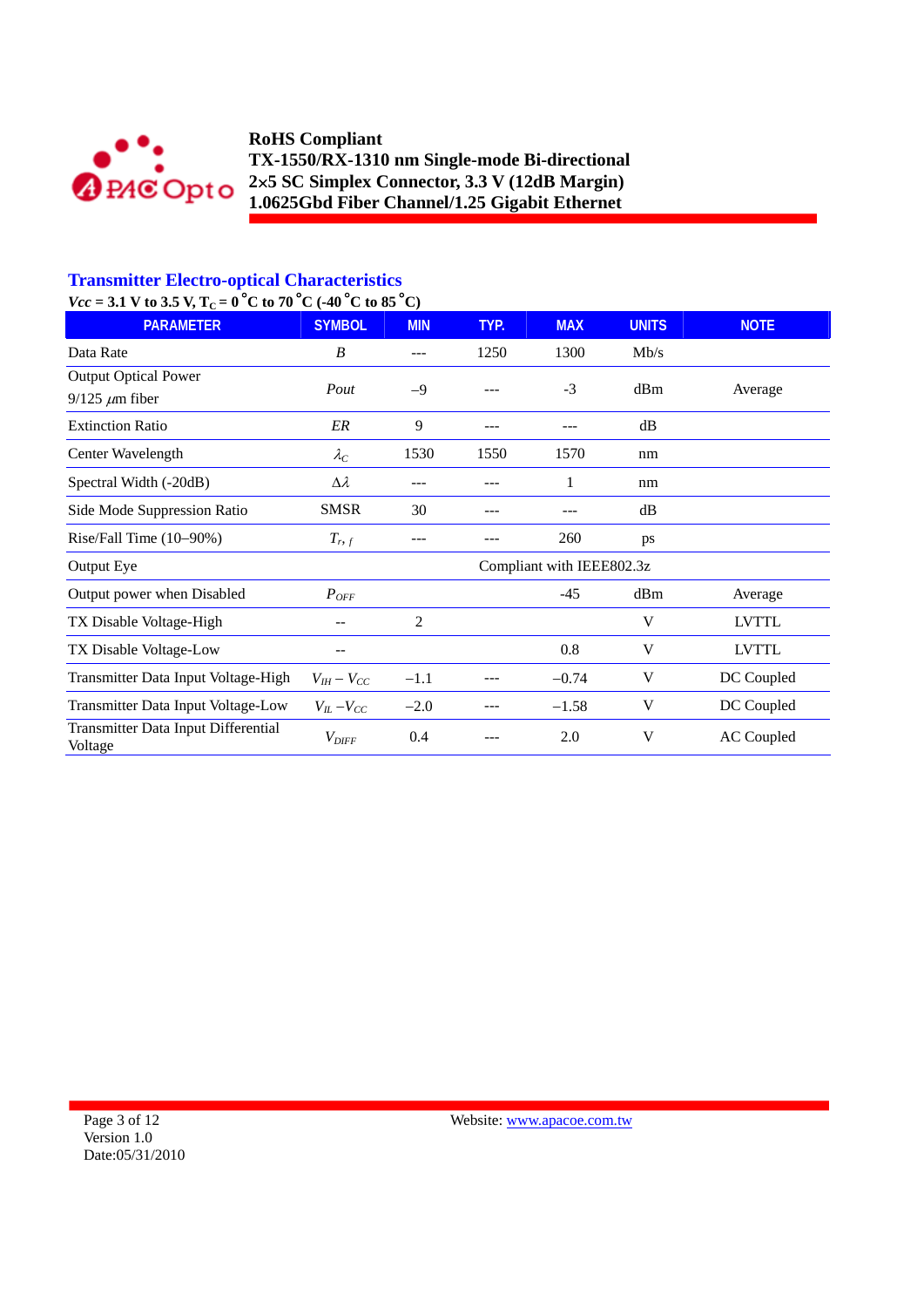

# **Receiver Electro-optical Characteristics**

 $Vcc = 3.1$  V to 3.5 V,  $T_c = 0$  °C to 70 °C (-40 °C to 85 °C)

| $-9.1$ Y to $9.5$ Y, $1() - 0$ C to $70$ C (-T0 C to $0.9$<br><b>PARAMETER</b> | <b>SYMBOL</b>       | <b>MIN</b> | TYP. | <b>MAX</b> | <b>UNITS</b> | <b>NOTE</b>                   |
|--------------------------------------------------------------------------------|---------------------|------------|------|------------|--------------|-------------------------------|
| Data Rate                                                                      | B                   | $---$      | 1250 | 1300       | Mb/s         |                               |
| <b>Optical Input Power-maximum</b>                                             | $P_{IN}$            | $-3$       | ---  | ---        | dBm          | $BER < 10^{-12}$              |
| <b>Optical Input Power-minimum</b><br>(Sensitivity)                            | $P_{IN}$            |            |      | $-21$      | dBm          | $BER < 10^{-12}$              |
| <b>Operating Center Wavelength</b>                                             | $\lambda_C$         | 1260       | ---  | 1360       | nm           |                               |
| Optical isolation                                                              | ISO                 |            |      | $-40$      | dB           | $\lambda = 1480 - 1600$ nm    |
| <b>Return Loss</b>                                                             | RL                  | ---        | ---  | $-14$      | dB           | $\lambda = 1260 \sim 1360$ nm |
| <b>Signal Detect-Asserted</b>                                                  | $P_{A}$             | ---        | ---  | $-21$      | dBm          | Average                       |
| <b>Signal Detect-Deasserted</b>                                                | $P_D$               | $-35$      |      | ---        | dBm          | Average                       |
| Signal Detect-Hysteresis                                                       | $P_A - P_D$         | 1.0        |      |            | dB           |                               |
| Data Output Rise, Fall Time (20-80%)                                           | $T$ r, f            | ---        |      | 0.35       | ns           |                               |
| Signal Detect Output voltage-High                                              | $V_{OH}-V_{CC}$     | $-1.1$     |      | $-0.74$    | V            | <b>LVPECL</b>                 |
| Signal Detect Output voltage-Low                                               | $V_{OL}$ – $V_{CC}$ | $-2.0$     |      | $-1.58$    | V            | <b>LVPECL</b>                 |
| Signal Detect Output voltage-High                                              | $V_{OH}$            | 2.4        |      | $V_{CC}$   | V            | <b>LVTTL</b>                  |
| Signal Detect Output voltage-Low                                               | $V_{OL}$            | $\theta$   |      | 0.4        | V            | <b>LVTTL</b>                  |
| Data Output Voltage-High                                                       | $V_{OH}-V_{CC}$     | $-1.1$     |      | $-0.74$    | V            | <b>LVPECL</b>                 |
| Data Output Voltage-Low                                                        | $V_{OL}$ – $V_{CC}$ | $-2.0$     |      | $-1.58$    | V            | <b>LVPECL</b>                 |
| Data Differential Output Voltage                                               | $V_{DIFF}$          | 0.6        |      | 1.8        | V            | <b>AC</b> Coupled             |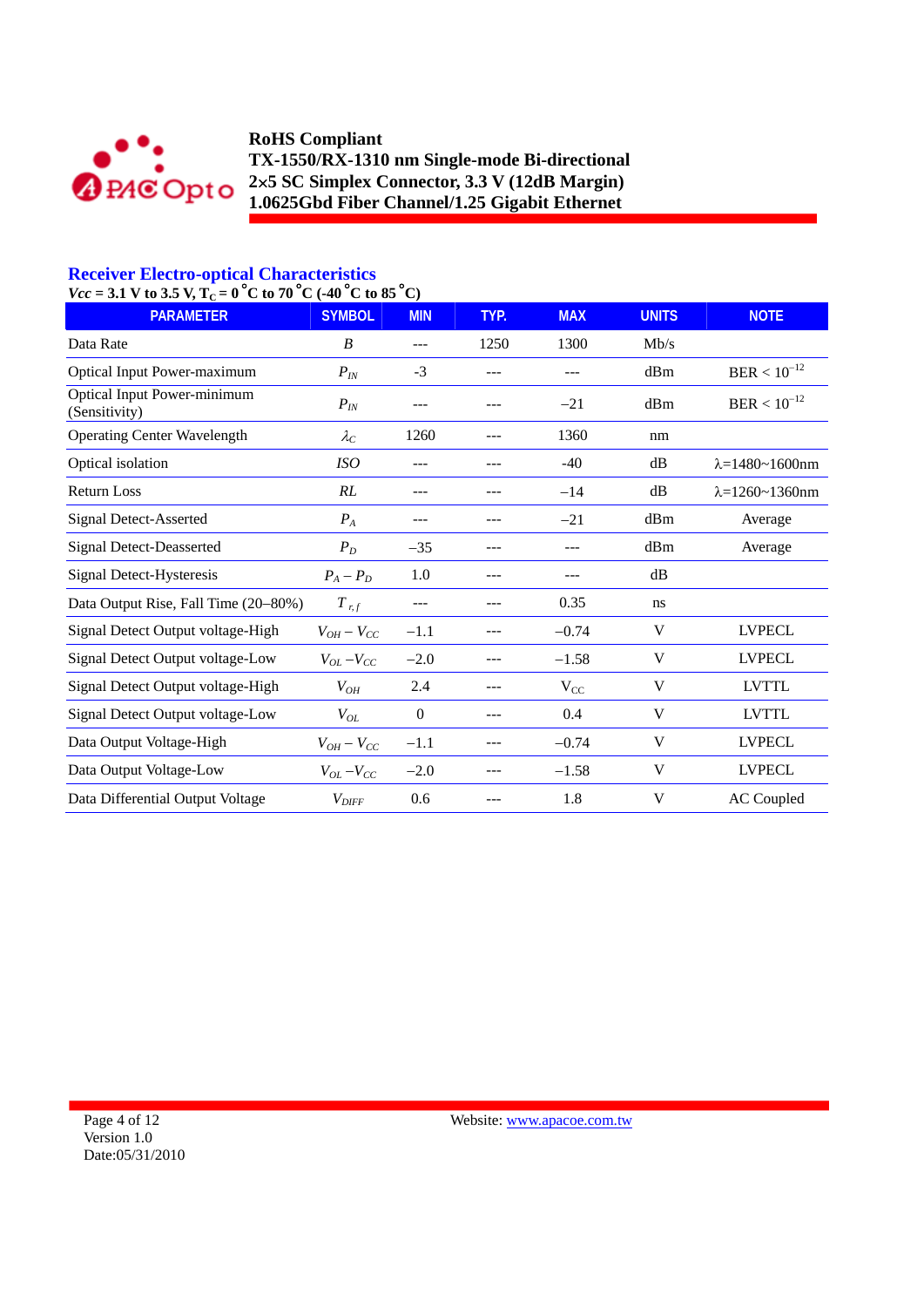

### **Block Diagram of Transceiver**



#### **Transmitter and Receiver Optical Sub-assembly Section**

A 1550 nm InGaAsP laser and an InGaAs PIN photodiode integrate with an WDM filter to form a bi-directional single fiber optical subassembly (OSA). The laser of OSA is driven by a LD driver IC which converts differential input LVPECL logic signals into an analog laser driving current. And, The photodiode of OSA is connected to a circuit providing post-amplification quantization, and optical signal detection.

#### **Transmitter Disable**

Transmitter Disable is a LVTTL control pin. To disable the module, connect this pin to +3.3 V LVTTL logic high "1". While, to enable module connect to LVTTL logic low "0".

#### **Receiver Signal Detect**

Signal Detect is a basic fiber failure indicator. This is a single-ended LVPECL/LVTTL output. As the input optical power is decreased, Signal Detect will switch from high to low (deassert point) somewhere between sensitivity and the no light input level. As the input optical power is increased from very low levels, Signal Detect will switch back from low to high (assert point). The assert level will be at least 1.0 dB higher than the deassert level.

Page 5 of 12 Version 1.0 Date:05/31/2010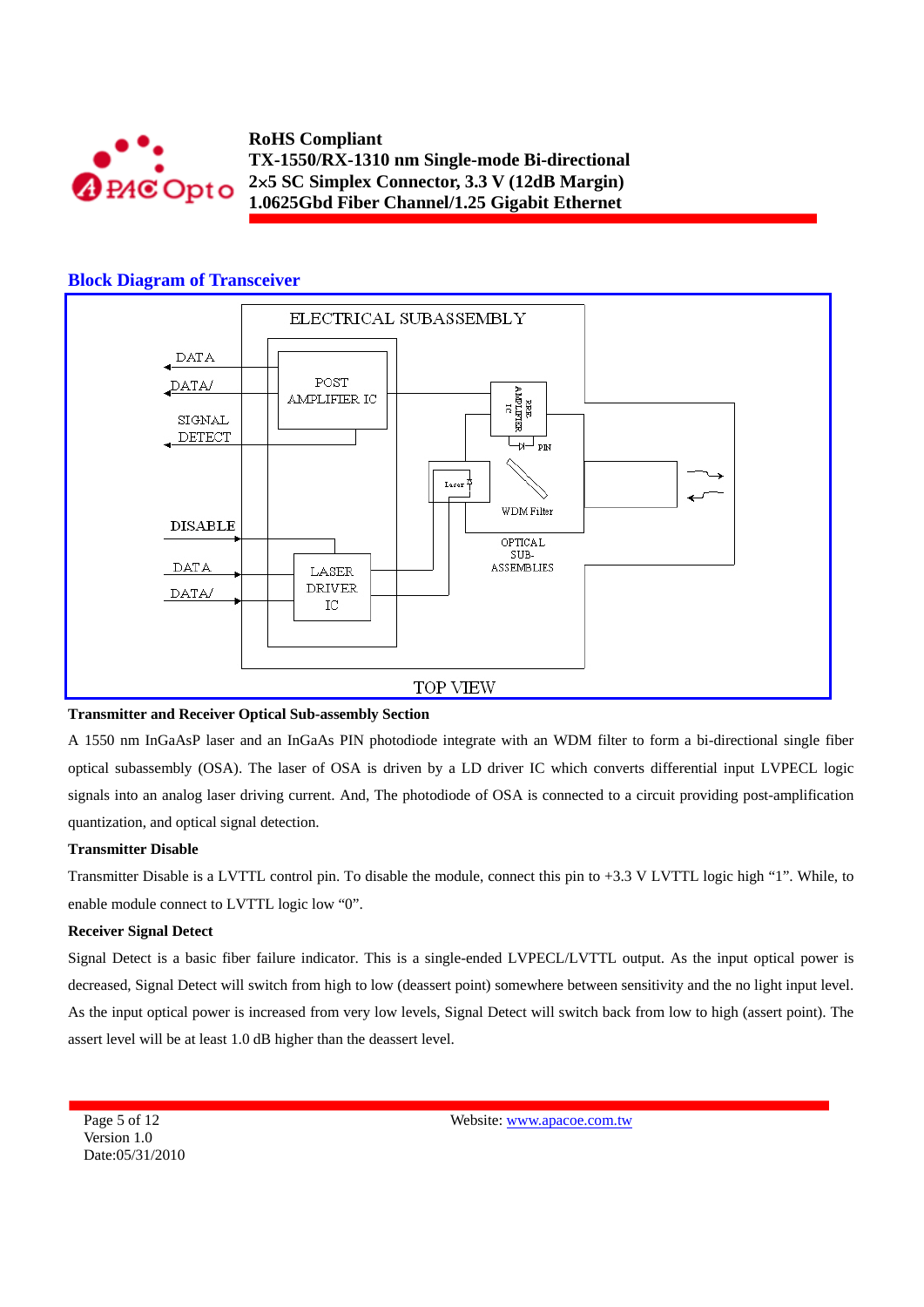

# **Connection Diagram**

Pin-Out

| $\frac{1}{5}$ $\frac{1}{4}$ $\frac{1}{3}$ $\frac{1}{2}$ $\frac{1}{1}$<br>$RD+RD-SDV_{CCR}$ |  | RX<br><b>GND</b> | $\bullet$ Case  |
|--------------------------------------------------------------------------------------------|--|------------------|-----------------|
|                                                                                            |  |                  | <b>TOP VIEW</b> |
| TX<br>$V_{CCT}$ GND $TX_{DIS}$ TD+ TD -                                                    |  |                  |                 |
| 6 7 8 9 10                                                                                 |  |                  | Case            |

| <b>PIN</b>     | <b>SYMBOL</b>                                         | <b>DESCRIPTION</b>                                                                                                                              |
|----------------|-------------------------------------------------------|-------------------------------------------------------------------------------------------------------------------------------------------------|
|                | RX GND                                                | Receiver Signal Ground, Directly connect this pin to the receiver ground plane.                                                                 |
|                |                                                       | <b>Receiver Power Supply</b>                                                                                                                    |
| $\overline{c}$ | $V_{CCR}$                                             | Provide +3.3 Vdc via the recommended receiver power supply filter circuit. Locate the power supply filter                                       |
|                |                                                       | circuit as close as possible to the $V_{CCR}$ pin.                                                                                              |
|                |                                                       | Signal Detect.                                                                                                                                  |
|                |                                                       | Normal optical input levels to the receiver result in a logic "1" output, $V_{OH}$ , asserted. Low input optical levels                         |
| 3              | SD                                                    | to the receiver result in a fault condition indicated by a logic "0" output $V_{OL}$ , deasserted Signal Detect is a                            |
|                |                                                       | single-ended LVPECL output. SD can be terminated with LVPECL techniques via 50 $\Omega$ to $V_{CCR}$ – 2 V.                                     |
|                |                                                       | Alternatively, SD can be loaded with a 180 $\Omega$ resistor to RX GND to conserve electrical power with small                                  |
|                |                                                       | compromise to signal quality. If Signal Detect output is not used, leave it open-circuited.                                                     |
|                | $RD-$<br>4                                            | RD- is an open-emitter output circuit.                                                                                                          |
|                |                                                       | Terminate this high-speed differential LVPECL output with standard LVPECL techniques at the follow-on                                           |
|                | device input pin. (See recommended circuit schematic) |                                                                                                                                                 |
|                |                                                       | $RD$ + is an open-emitter output circuit.                                                                                                       |
| 5.             | $RD+$                                                 | Terminate this high-speed differential LVPECL output with standard LVPECL techniques at the follow-on                                           |
|                |                                                       | device input pin. (See recommended circuit schematic)                                                                                           |
| 6              |                                                       | <b>Transmitter Power Supply</b><br>Provide +3.3 Vdc via the recommended transmitter power supply filter circuit. Locate the power supply filter |
|                | $V_{CCT}$                                             | circuit as close as possible to the $V_{CCT}$ pin.                                                                                              |
|                |                                                       | <b>Transmitter Signal Ground</b>                                                                                                                |
| 7              | TX GND                                                | Directly connect this pin to the transmitter signal ground plane. Directly connect this pin to the transmitter                                  |
|                |                                                       | ground plane.                                                                                                                                   |
|                |                                                       | Transmitter Disable                                                                                                                             |
| 8              | $TX_{DIS}$                                            | Connect this pin to $+3.3V$ LVTTL logic high "1" to disable transmitter. To enable module connect to                                            |
|                |                                                       | LVTTL logic low "0" or open.                                                                                                                    |
|                |                                                       | Transmitter Data In                                                                                                                             |
| 9              | $TD+$                                                 | Terminate this high-speed differential LVPECL input with standard LVPECL techniques at the transmitter                                          |
|                |                                                       | input pin. (See recommended circuit schematic)                                                                                                  |
|                |                                                       | Transmitter Data In-Bar                                                                                                                         |
| 10             | $TD-$                                                 | Terminate this high-speed differential LVPECL input with standard LVPECL techniques at the transmitter                                          |
|                |                                                       | input pin. (See recommended circuit schematic)                                                                                                  |

Page 6 of 12 Version 1.0 Date:05/31/2010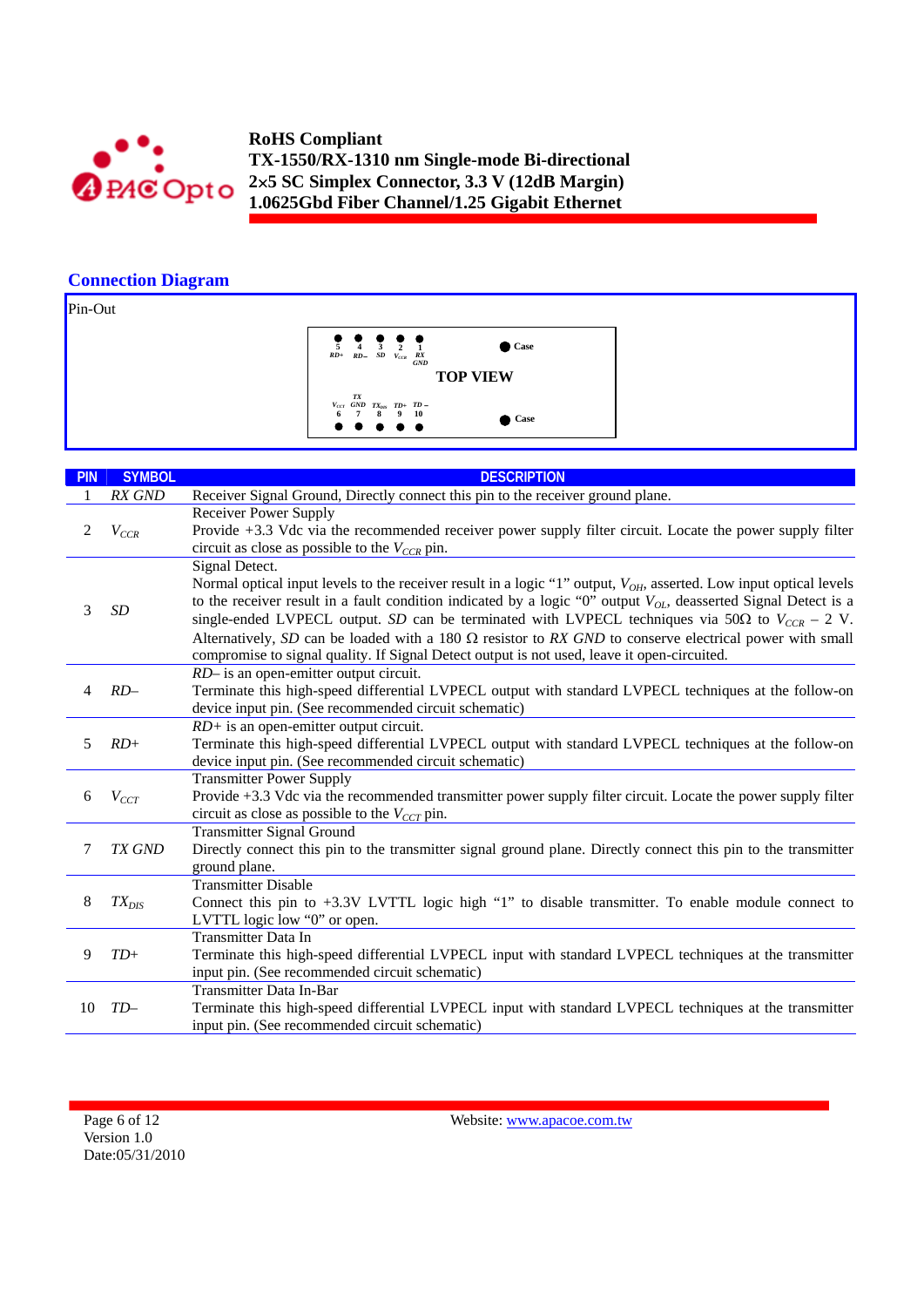



Page 7 of 12 Version 1.0 Date:05/31/2010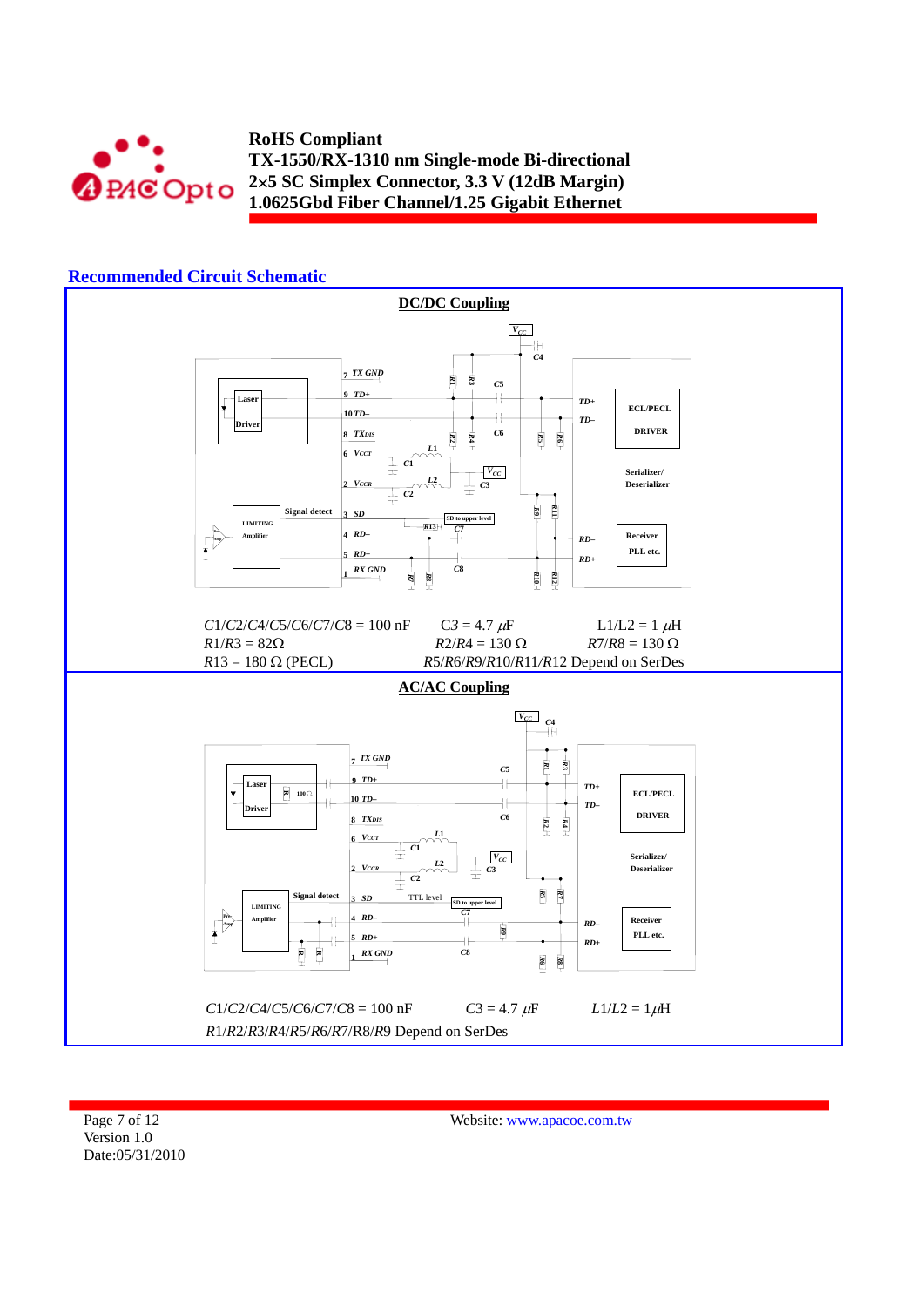

In order to get proper functionality, a recommended circuit is provided in above recommended circuit schematic. When designing the circuit interface, there are a few fundamental guidelines to follow.

- (1) The differential data lines should be treated as 50  $\Omega$  Micro strip or strip line transmission lines. This will help to minimize the parasitic inductance and capacitance effects. Locate termination at the received signal end of the transmission line. The length of these lines should be kept short and of equal length.
- (2) For the high speed signal lines, differential signals should be used, not single-ended signals, and these differential signals need to be loaded symmetrically to prevent unbalanced currents which will cause distortion in the signal.
- (3) Multi layer plane PCB is best for distribution of *V<sub>CC</sub>*, returning ground currents, forming transmission lines and shielding, Also, it is important to suppress noise from influencing the fiber-optic transceiver performance, especially the receiver circuit.
- (4) A separate proper power supply filter circuits shown in Figure for the transmitter and receiver sections. These filter circuits suppress  $V_{CC}$  noise over a broad frequency range, this prevents receiver sensitivity degradation due to  $V_{CC}$  noise.
- (5) Surface-mount components are recommended. Use ceramic bypass capacitors for the 0.1 *µ*F capacitors and a surface-mount coil inductor for 1 *µ*H inductor. Ferrite beads can be used to replace the coil inductors when using quieter  $V_{CC}$  supplies, but a coil inductor is recommended over a ferrite bead. All power supply components need to be placed physically next to the  $V_{CC}$  pins of the receiver and transmitter.
- (6) Use a good, uniform ground plane with a minimum number of holes to provide a low-inductance ground current return for the power supply currents.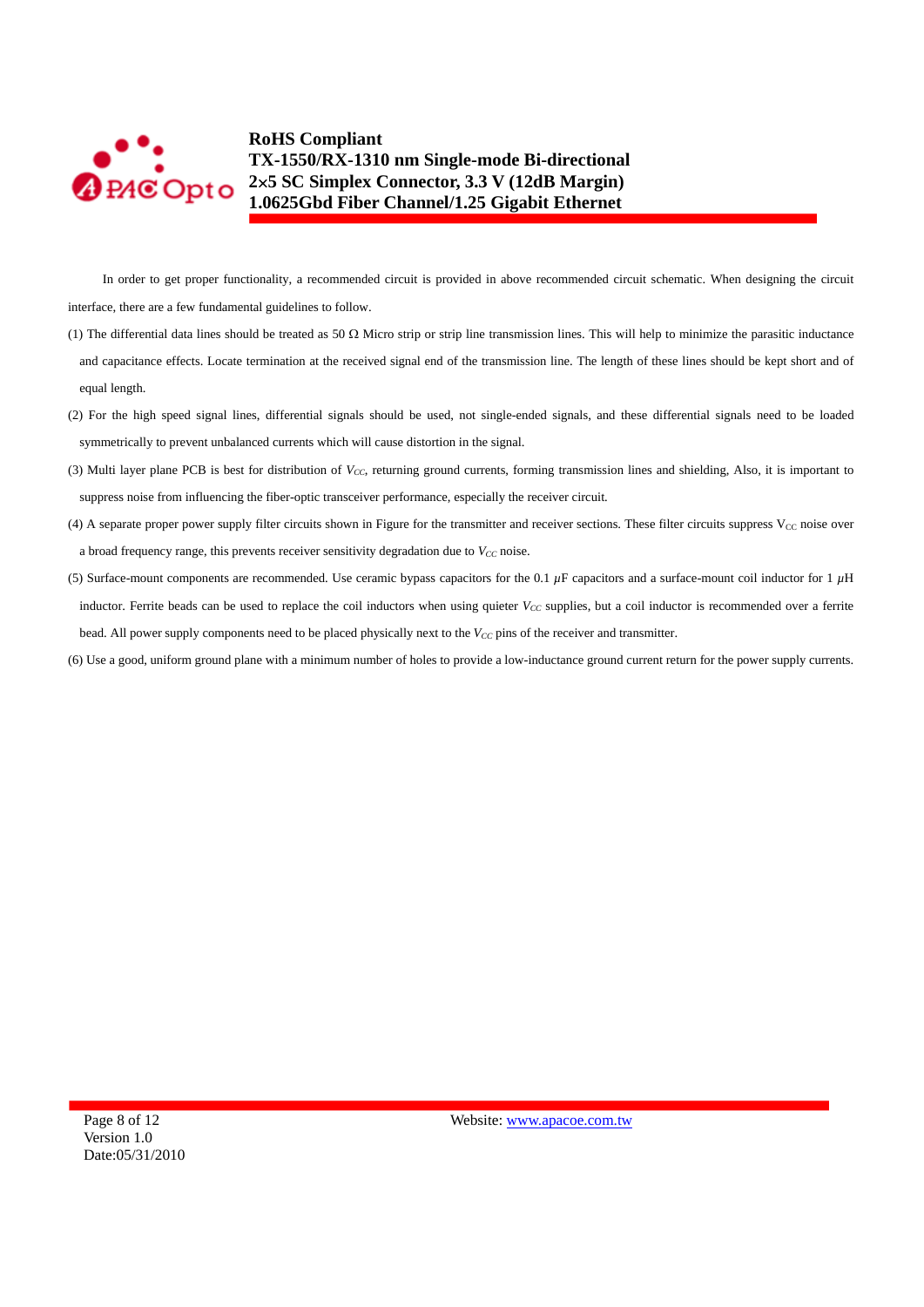

# **Recommended Board Layout Hole Pattern**



This transceiver is compatible with industry standard wave or hand solder processes. After wash process, all moisture must be completely remove from the module. The transceiver is supplied with a process plug to prevent contamination during wave solder and aqueous rinse as well as during handling, shipping or storage.

Solder fluxes should be water-soluble, organic solder fluxes. Recommended cleaning and degreasing chemicals for these transceivers are alcohol's (methyl, isopropyl, isobutyl), aliphatics (hexane, heptane) and other chemicals, such as soap solution or naphtha. Do not use partially halogenated hydrocarbons for cleaning/degreasing.

Page 9 of 12 Version 1.0 Date:05/31/2010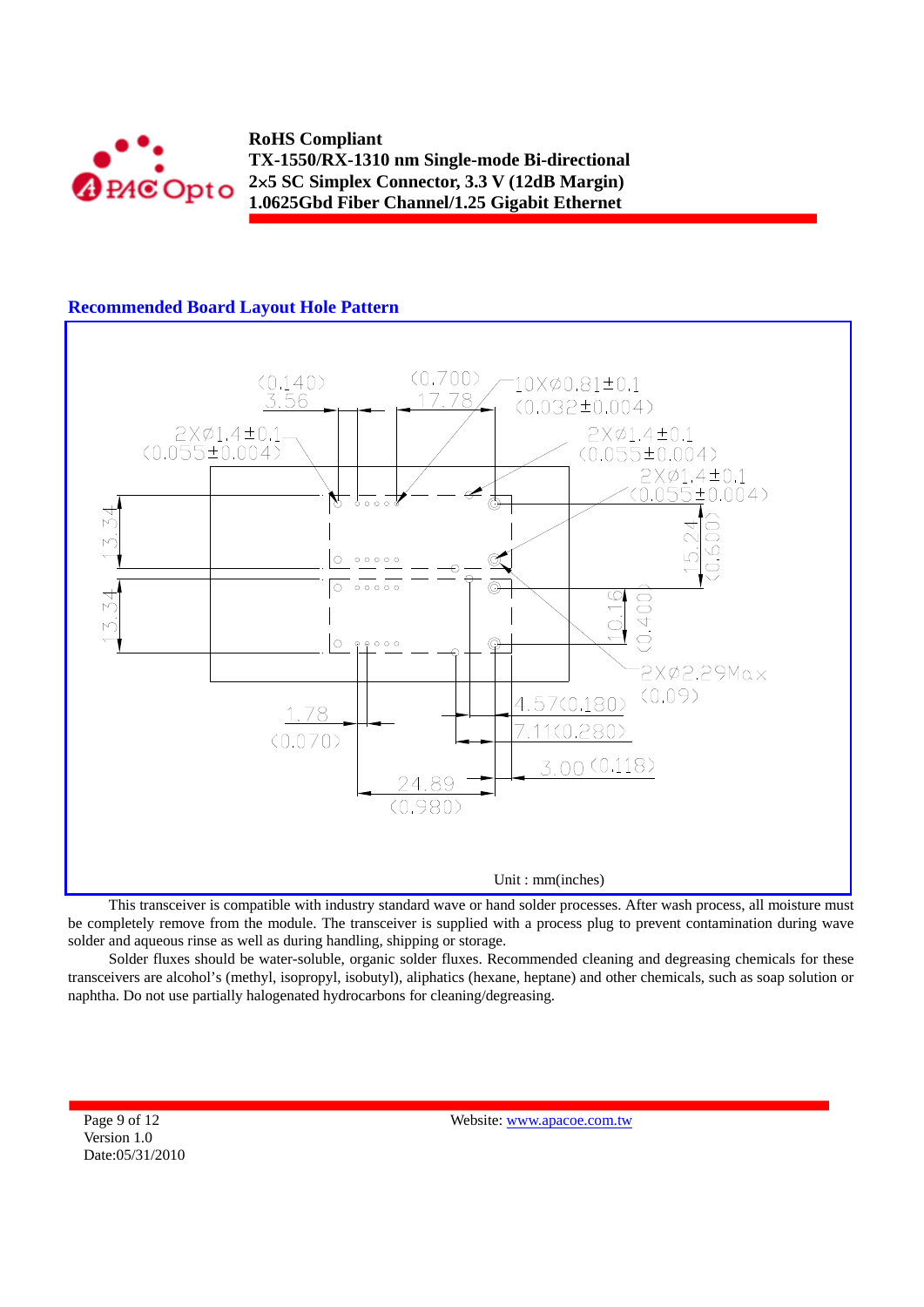

## **Drawing Dimensions**



Page 10 of 12 Version 1.0 Date:05/31/2010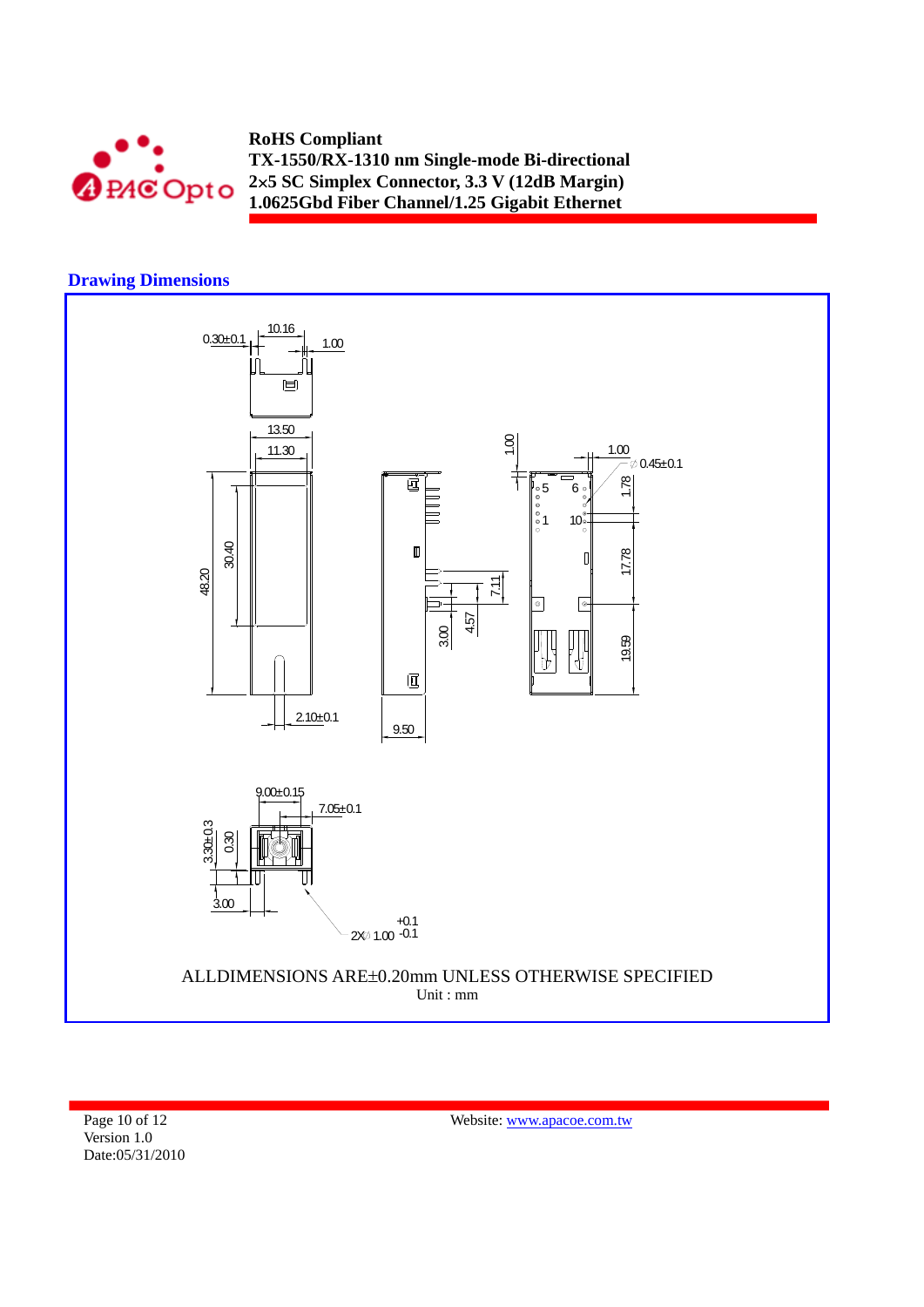

# **Optical Receptacle Cleaning Recommendations**

All fiber stubs inside the receptacle portions were cleaned before shipment. In the event of contamination of the optical ports, the recommended cleaning process is the use of forced nitrogen. If contamination is thought to have remained, the optical ports can be cleaned using a NTT international Cletop® stick type and HFE7100 cleaning fluid. Before the mating of patchcord, the fiber end should be cleaned up by using Cletop® cleaning cassette.



Note: The pictures were extracted from NTT-ME website. And the Cletop® is a trademark registered by NTT-ME